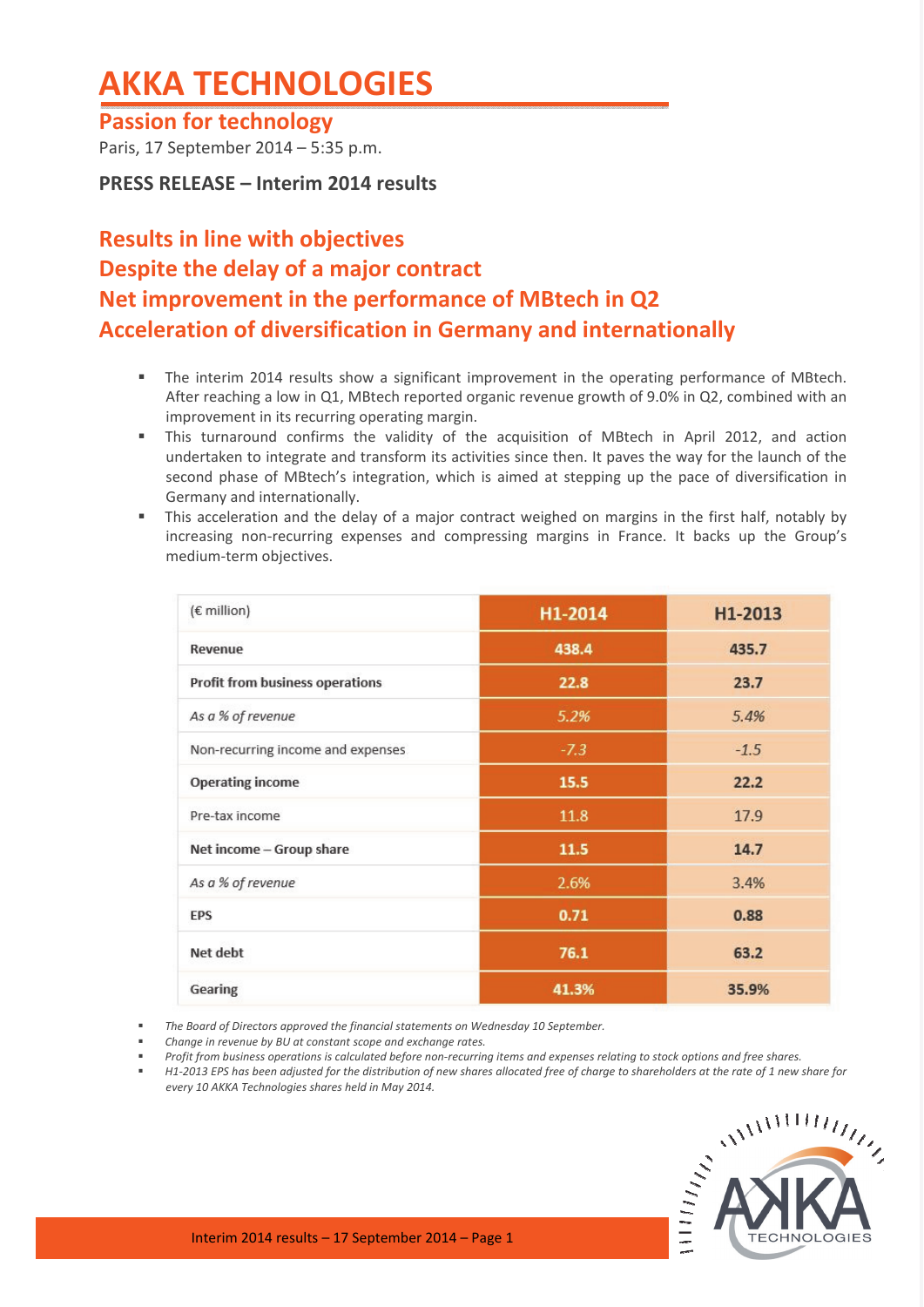#### **Interim 2014 results**

- The AKKA Technologies Group recorded revenue growth of 0.6% to €438.4 million in the first half of 2014 (+1.0% at constant scope and exchange rates). After a contraction of 3.1% in the first quarter, attributable to contract deferrals early in the year, the Group achieved growth of 4.7% in Q2, with +2.2% for the French BU, +7.7% for the German BU and +6.3% for international operations.
- Profit from business operations amounted to €22.8 million (€23.7 million in H1-2013). The decline in the margins of the French activities was offset by improved margins at MBtech, both in Germany and internationally (MBtech delivered a 4.1% margin overall in H1‐2014, vs 0.6% in H1‐2013). Overall, the recurring operating margin was 5.2% in the first half of 2014, compared with 5.4% in the same period of 2013.
- Operating income amounted to  $E15.5$  million. It was impacted by non-recurring expenses stemming primarily from the ongoing transformation plan (€7.3 million in H1-2014, vs €6.7 million in H2-2013 and €1.5 million in H1-2013). This resulted in a slight decline in net income Group share to €11.4 million, vs €14.7 million in H1‐2013. The net margin was 2.6%, compared with 3.4% in H1‐2013.

#### **Revenue by BU at constant scope and exchange rates**

- The revenue of the **French operations** amounted to €224.2 million, the same level as in H1‐2013. Revenue growth of 2.2% in Q2‐2014 offset the decline in the first quarter. However, the challenging economic environment in France has led to the acceleration of the transformation plan. This acceleration, productivity and the delay of a major project with a Russian customer weighed on margins. The recurring operating margin was accordingly 2.7%, vs 6.2% in H1‐2013. Determined action has been taken to improve the operating profitability of this BU starting in the second half of 2014.
- After reaching a low in Q1, **Germany** benefited in Q2 from the first effects of the integration and transformation work carried out over the last two years, notably in terms of productivity and efficiency. The group thereby recorded strong revenue growth with its leading customer in the second quarter. Overall, the German BU reported stable revenue of €152.8 million over H1 as a whole (‐6.9% in Q1 and +7.7% in Q2) and multiplied its recurring operating margin by 3 to 3.7% in H1‐2014.
- **International operations** continued to record front-ranking performances. Their revenue grew by 7.8% to €61.4 million, thanks chiefly to growth of more than 10% in Romania, the Czech Republic and the Middle East. Most countries recorded impressive margins of more than 10%, despite continued investment on future growth. In total, international operations generated a recurring operating margin of 12.7%, an increase of 130bp, representing profit from business operations of €7.8 million.

#### **Cash‐flow generation and net debt**

- In line with the Group's strategy, revenue growth in Q2 (+4.7%, including +7.7% in Germany) resulted chiefly from a temporary increase in the proportion of packages and contracts with milestone payments, which are billed as work progresses. This has resulted in an increase in the Group's working capital. This increase, coupled with the acceleration of the transformation plan (almost €8 million spent in the first half), resulted in a €27 million decline in free cash flow over the first half as a whole. However, these impacts were temporary, and free cash-flow generation is expected to be positive again in the second half.
- As of 30 June, gross cash totalled €100.4 million. Net debt amounted to €76.1 million, on shareholders' equity of €184.3 million. This represented a seasonal peak of gearing at 41.3%, compared with 35.9% as of 30 June 2013 and 15.7% as of 31 December 2013.

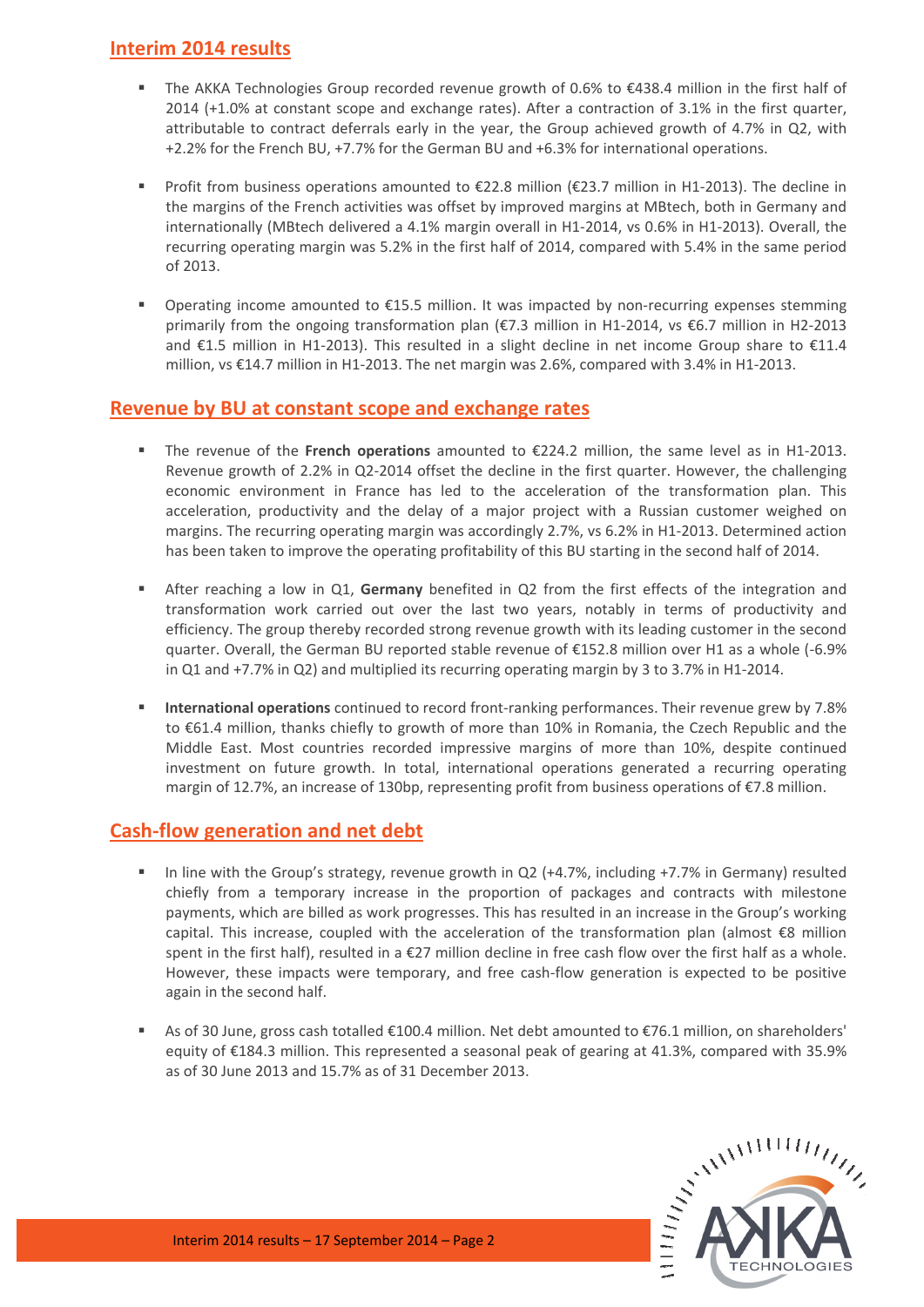### **Highlights of the first half**

- The AKKA Technologies Group has become a member of the E-Mobil cluster in the region of Baden-Württemberg, in Germany. The E‐mobil cluster promotes exchanges and cooperation between local industrial actors in the field of electro-mobility. The Group's nomination demonstrates its innovative capacity, its integration in the region and its expertise in the field of mobility, particularly in hybrid and electric engines.
- AKKA Research, AKKA Technologies' R&D centre, has been appointed to coordinate the Air COBOT project (Aircraft enhanced Inspection by smaRt & Collaborative rOBOT), the first autonomous robot for the visual inspection of aircraft. Air‐COBOT is designed to carry out 70% of the visual inspections required by regulations, on a daily basis, for the maintenance, repair and inspection of aircraft.
- The AKKA Group has made a commitment, alongside 14 other major digital companies, in favour of the employment of people with disabilities by launching the "Handi-digital" portal, the sector's first website dedicated to jobs and training for people with disabilities.

#### **2014 and medium‐term outlook**

- The AKKA Technologies Group has achieved the structural transformation of MBtech since its acquisition in April 2012. This has allowed the subsidiary to improve its skills and competitiveness under the PACT 17 transformation plan. This work resulted in a return to growth for the German BU in Q2‐2014. The positive revenue trend in Germany and internationally allows the Group to confirm its objective of recording slight revenue growth over 2014 as a whole, despite the delay of a major contract, which is weighing on the performance in France.
- The success of the first stage of the integration of MBtech has led Daimler (MBtech's biggest customer) to announce its intention of strategically increasing its volume of business with MBtech in Germany and internationally. This will allow the AKKA Technologies Group to launch the second phase of its transformation plan, aimed at further improving the skills and competitiveness of its German subsidiary, diversifying its activities and accelerating its internationalisation from its Franco‐German base.

**This backs up the Group's medium‐term objectives of achieving revenue of €1.2 billion, with a recurring operating margin of between 8% and 10%, and profit from business operations of €100 million\* without compromising its financial equilibrium.**

\*Profit from business operations is calculated before non-recurring items and expenses relating to stock options and free shares.

*Next release: Q3‐2014 revenue, on 13 November 2014 after trading.*

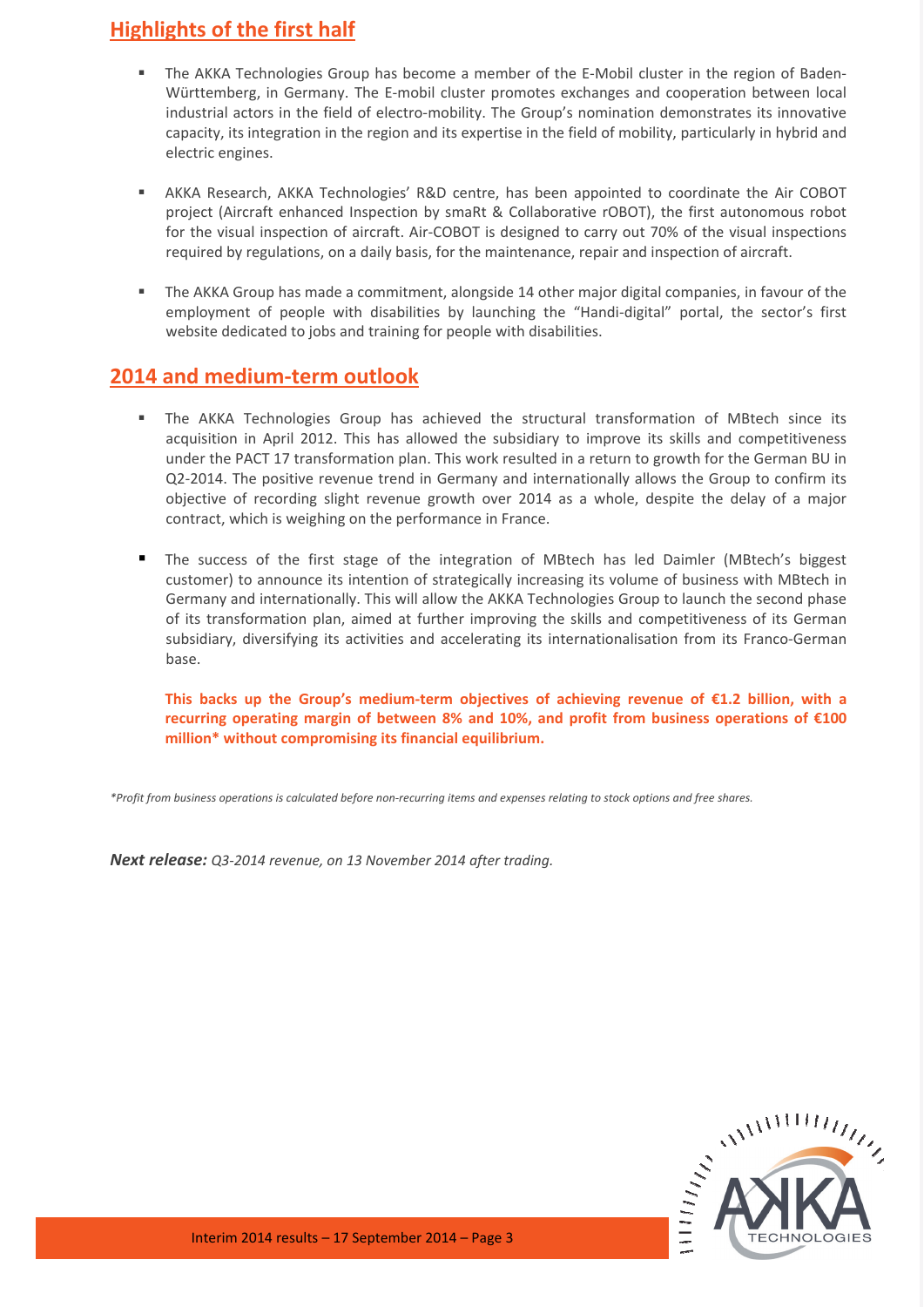### **Interim 2014 revenue**

| $(\epsilon$ million) | H1-2014 | H1-2013 | % change | % change<br>at constant<br>scope and<br>exchange<br>rates* |
|----------------------|---------|---------|----------|------------------------------------------------------------|
| Revenue              | 438.4   | 435.7   | $+0.6%$  | $+1.0%$                                                    |
|                      |         |         |          |                                                            |
| France               | 224.2   | 224.3   | 0.0%     | 0.0%                                                       |
| Germany              | 152.8   | 152.9   | $-0.1%$  | $-0.1%$                                                    |
| International        | 61.4    | 58.4    | $+5.1%$  | $+7.8%$                                                    |

### **Interim 2014 revenue**

| $(\epsilon$ million)<br>Change at constant scope and exchange rates* | Q1      | Q <sub>2</sub> | H1-2014 | H1-2013 |
|----------------------------------------------------------------------|---------|----------------|---------|---------|
| Revenue                                                              | 218.3   | 220.1          | 438.4   | 435.7   |
|                                                                      | $-2.8%$ | $+5.0%$        | $+1.0%$ |         |
| France                                                               | 113.1   | 111.0          | 224.2   | 224.3   |
|                                                                      | $-2.2%$ | $+2.2%$        | 0.0%    |         |
| Germany                                                              | 75.6    | 77.2           | 152.8   | 152.9   |
|                                                                      | $-6.9%$ | $+7.7%$        | $-0.1%$ |         |
| International (excluding Germany)                                    | 29.6    | 31.8           | 61.4    | 58.4    |
|                                                                      | $+6.8%$ | $+8.9%$        | $+7.8%$ |         |

# **Profit from business operations by BU**

| (€ million)                       | H1-2014 | H1-2013 |
|-----------------------------------|---------|---------|
| France                            | 6.0     | 13.8    |
|                                   | 2.7%    | 6.2%    |
| Germany                           | 5.7     | 1.9     |
|                                   | 3.7%    | 1.2%    |
| International (excluding Germany) | 7.8     | 6.7     |
|                                   | 12.7%   | 11.4%   |
| Other                             | 3.3     | 1.3     |
|                                   |         |         |
| Group                             | 22.8    | 23.7    |
|                                   | 5.2%    | 5.4%    |